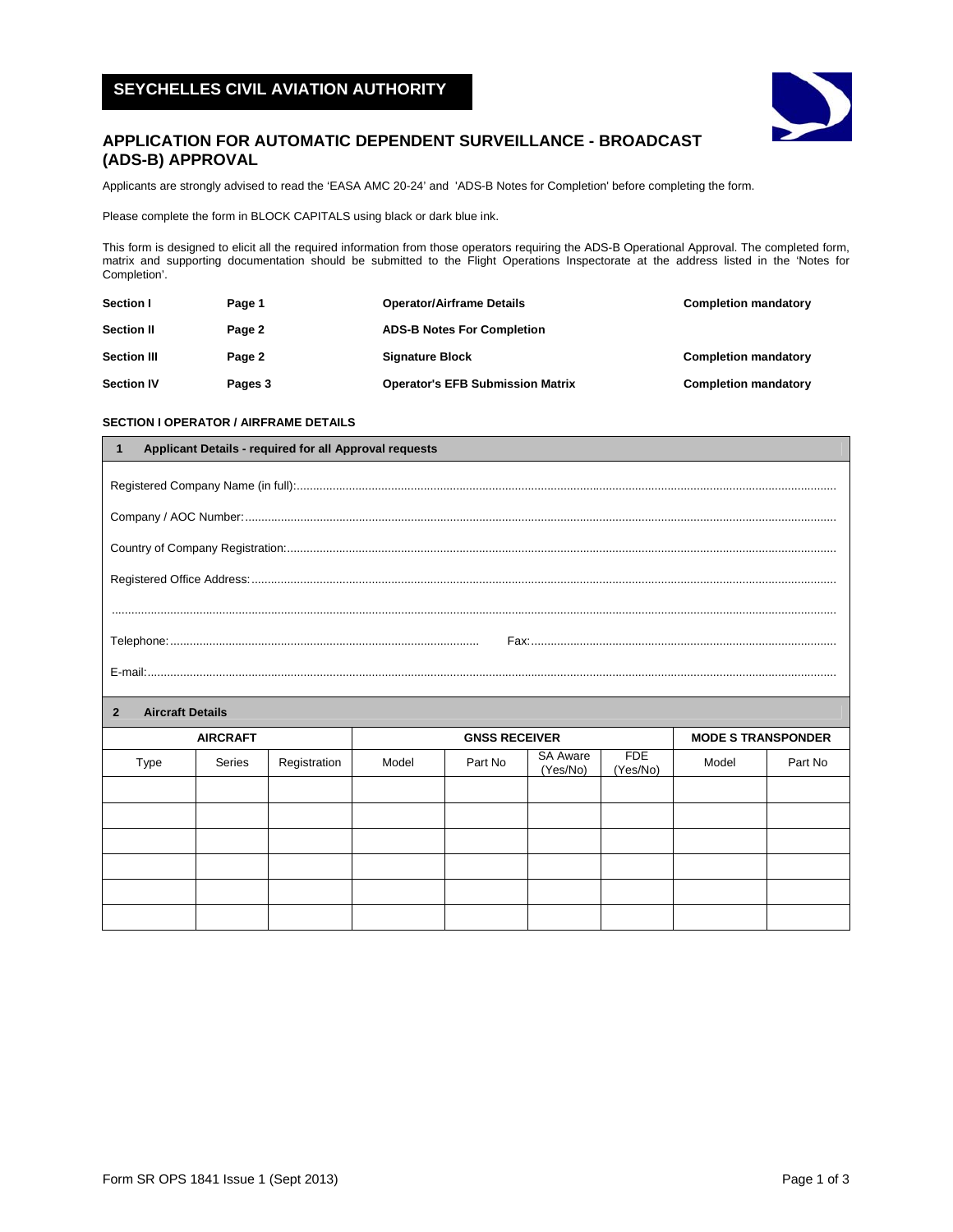#### **SECTION II ADS-B NOTES FOR COMPLETION**

## **1 Applicability**

Automatic Dependent Surveillance – Broadcast is an aircraft surveillance technique, which relies on the aircraft periodically broadcasting information about itself. The operational benefits of ADS-B include the enhancement of Air Traffic Control Services in non-radar areas. The current broadcast information requirements are:

- The unique 24-bit ICAO aircraft address assigned by SCAA
- Horizontal Position (latitude and longitude)
- Horizontal position quality indicator
- Barometric Altitude
- Aircraft identification (as filed on the ATC flight plan)
- Special Position identification (SPI)
- Emergency status and emergency indicator

Operators applying for approval for the use of ADS-B should be familiar with the content of EASA AMC 20-24.

#### **2 Operator's ADS-B Submissions Matrix**

Section IV of this application form is the Operator's ADS-B Submissions Matrix. All applicants should complete Column 4 of this matrix in full. If more than one type of aircraft/fleet is included in a single application a completed matrix should be included for each aircraft/ fleet.

#### **Failure to complete the ADS-B Submissions Matrix may result in a delay in processing your application.**

#### **3 Documents to be included with the application**

Copies of all documents referred to in Column 4 of the matrix should be included when returning the completed application form to the Seychelles Civil Aviation Authority. Original documents should not be sent, photocopies are sufficient. Do not send complete manuals, only the relevant sections/pages will be required.

**Failure to include all relevant documentation may result in a delay in processing your application.**

#### **4 Submissions and Enquiries**

Seychelles Civil Aviation Authority Tel: +248 438 4271 Safety Regulation<br>Flight Operations and Flight Crew Licensing Inspectorate F-mail: ops@scaa.sc Flight Operations and Flight Crew Licensing Inspectorate Seychelles International Airport

Address for submissions: Contact details for enquiries: Contact details for enquiries:

#### **SECTION III SIGNATURE BLOCK**

P.O Box 181 Victoria Seychelles

| Please note that a minimum of 60 working days will normally be required to process and issue an ADS-B approval - if data is missing or<br>omitted the process may take considerably longer. |
|---------------------------------------------------------------------------------------------------------------------------------------------------------------------------------------------|